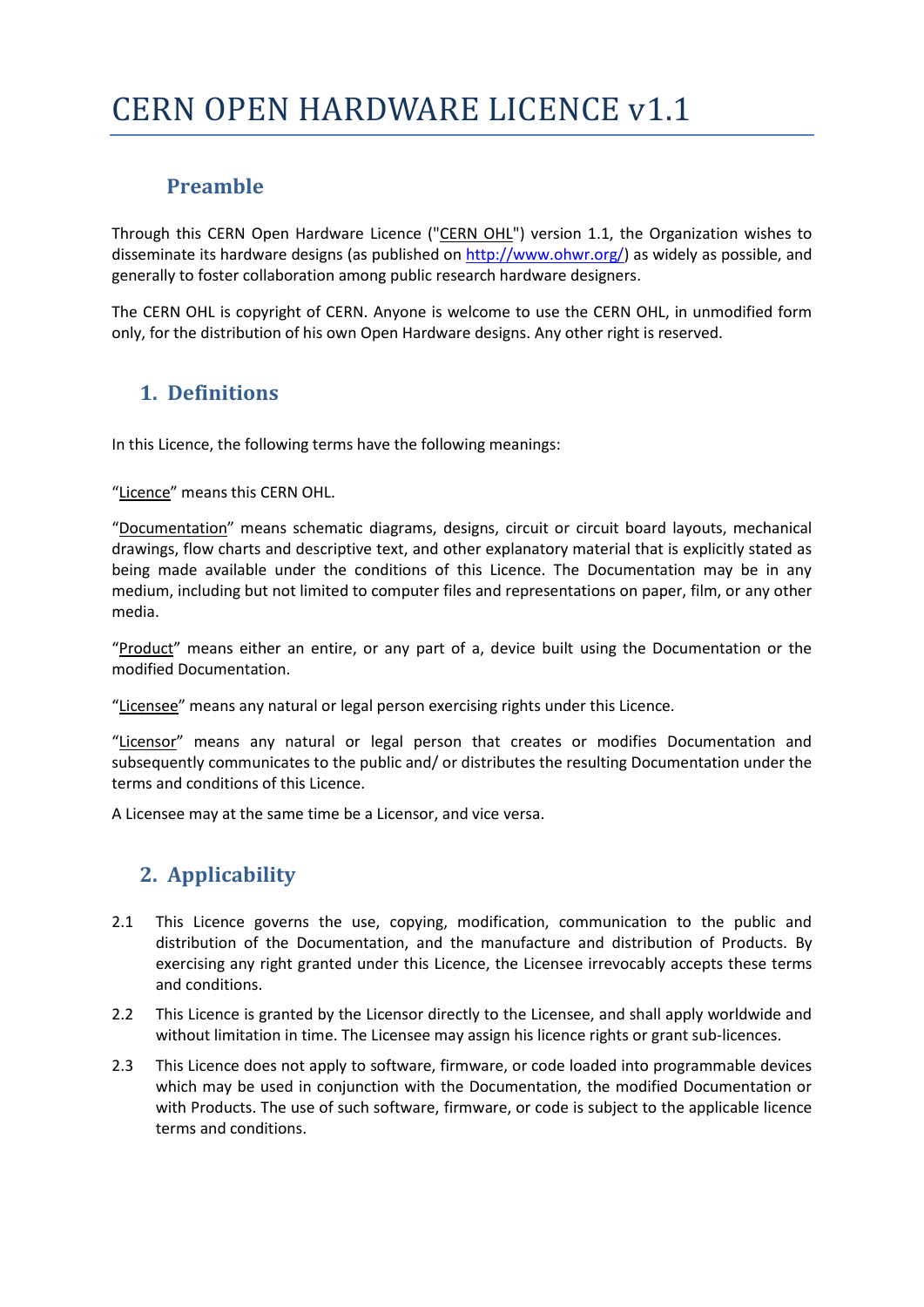# **3. Copying, modification, communication to the public and distribution of the Documentation**

- 3.1 The Licensee shall keep intact all copyright and trademarks notices and all notices that refer to this Licence and to the disclaimer of warranties that is included in the Documentation. He shall include a copy thereof in every copy of the Documentation or, as the case may be, modified Documentation, that he communicates to the public or distributes.
- 3.2 The Licensee may use, copy, communicate to the public and distribute verbatim copies of the Documentation, in any medium, subject to the requirements specified in section 3.1.
- 3.3 The Licensee may modify the Documentation or any portion thereof. The Licensee may communicate to the public and distribute the modified Documentation (thereby in addition to being a Licensee also becoming a Licensor), always provided that he shall:
	- a. comply with section 3.1;
	- b. cause the modified Documentation to carry prominent notices stating that the Licensee has modified the Documentation, with the date and details of the modifications;
	- c. license the modified Documentation under the terms and conditions of this Licence or, where applicable, a later version of this Licence as may be issued by CERN; and
	- d. send a copy of the modified Documentation to all Licensors that contributed to the parts of the Documentation that were modified, as well as to any other Licensor who has requested to receive a copy of the modified Documentation and has provided a means of contact with the Documentation.
- 3.4 The Licence includes a licence to those patents or registered designs that are held by the Licensor, to the extent necessary to make use of the rights granted under this Licence. The scope of this section 3.4 shall be strictly limited to the parts of the Documentation or modified Documentation created by the Licensor.

### **4. Manufacture and distribution of Products**

- 4.1 The Licensee may manufacture or distribute Products always provided that the Licensee distributes to each recipient of such Products a copy of the Documentation or modified Documentation, as applicable, and complies with section 3.
- 4.2 The Licensee is invited to inform in writing any Licensor who has indicated its wish to receive this information about the type, quantity and dates of production of Products the Licensee has (had) manufactured.

#### **5. Warranty and liability**

5.1 DISCLAIMER – The Documentation and any modified Documentation are provided "as is" and any express or implied warranties, including, but not limited to, implied warranties of merchantability, of satisfactory quality, and fitness for a particular purpose or use are disclaimed in respect of the Documentation, the modified Documentation or any Product. The Licensor makes no representation that the Documentation, modified Documentation, or any Product, does or will not infringe any patent, copyright, trade secret or other proprietary right. The entire risk as to the use, quality, and performance of a Product shall be with the Licensee and not the Licensor. This disclaimer of warranty is an essential part of this Licence and a